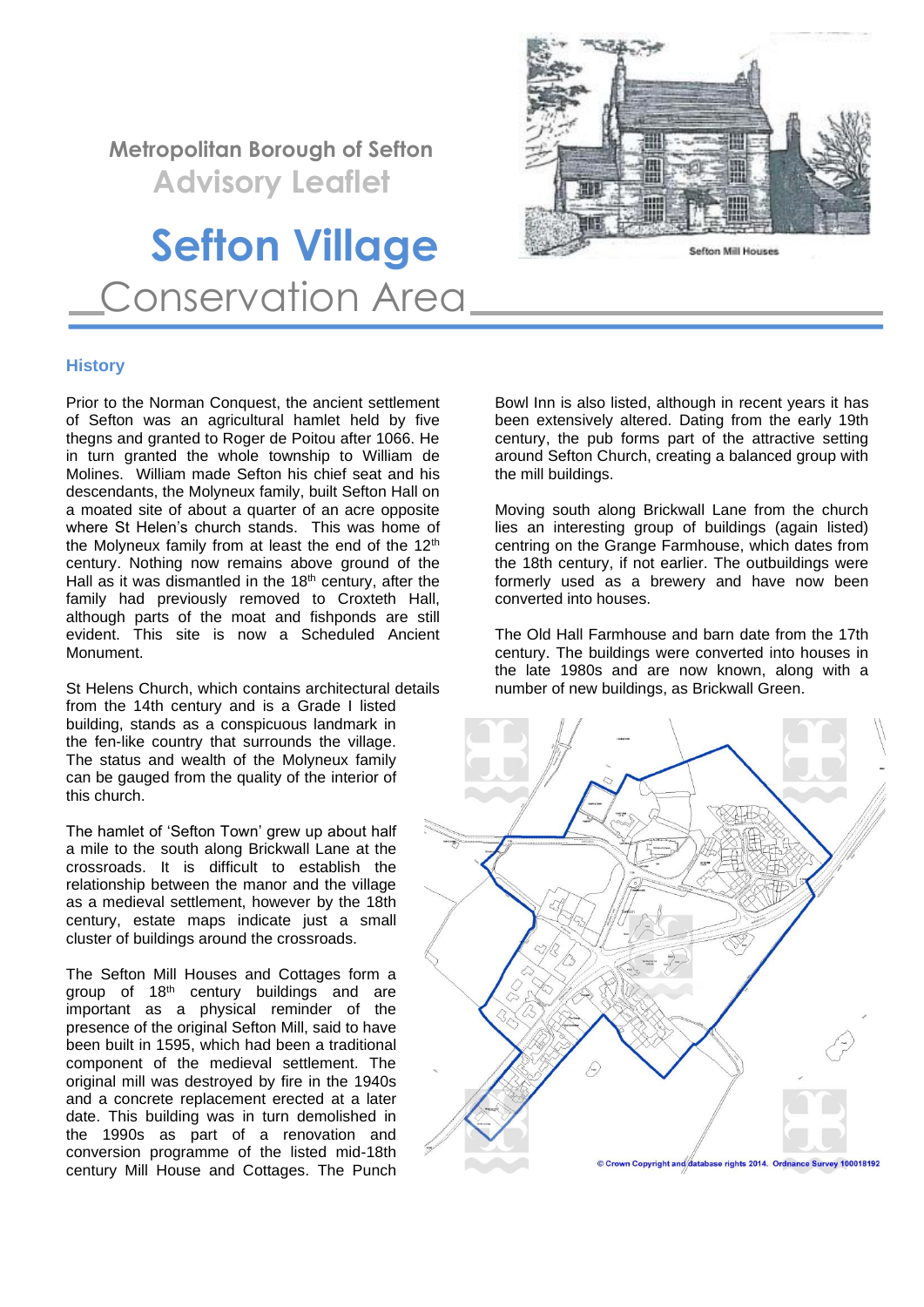# **The Conservation Area**

Sefton Village Conservation Area was designated in 1974. An Article 4 Direction was made in 1983 to protect its character and appearance. The area includes a concentration of important historic buildings, including St Helen's Church, Sefton's only Grade I listed building and the Scheduled Ancient Monument of Sefton Old Hall moated site and fishponds. The architectural and historical importance of Sefton Village Conservation Area is emphasised by the number of protected buildings within its boundary. The range of surviving buildings bears testimony to the continued occupation and shifting status of the village from pre-conquest minor hamlet through chief seat of the medieval lord, returning to a mixed residential agricultural village. Since designation, the village has significantly grown, in accordance with the 1980s Village Plan.

The elements of architectural and archaeological importance combined with a high quality townscape environment justify its designation as a Conservation Area and efforts to preserve and enhance its character and appearance. The present day character of Sefton Village is established by these elements. In the flat landscape the village is identified clearly from all directions by the tall spire of the Church and the mature forest trees that border the churchyard and encircle the old rectory site. The Conservation Area designation seeks to preserve the quality of the village scene within the context of a working rural environment.

Within the Conservation Area, it is not the intention to prevent change but rather to ensure that any new development, alterations or extensions are in keeping with its character and that any harm is balanced against wider public benefits.

# **Additional Planning Powers**

Within the Conservation Area the following additional planning powers apply:-

- Any proposal involving the demolition of any building or part of a building within the Conservation Area (with some minor exceptions) will require planning permission.
- Anyone wishing to cut down, top, lop or uproot a tree with a stem diameter of 75mm or greater measured at 1.5m above ground level must give the Local Planning Authority six weeks written notice of their intention to do so (a Section 211 notice under the Town and Country Planning Act 1990) subject to specific exemptions. Within this time the Authority may grant consent for the proposed work, or they may consider making a Tree Preservation Order. It is an offence to carry out tree works without permission.
- There are greater restrictions over 'permitted development' rights for the alteration and enlargement of dwellinghouses and on the provision, alteration or improvement of outbuildings within their curtilage.
- Micro-generation (e.g. wind turbines/solar panels) installations will require planning permission in some cases
- Any alterations, improvements or extensions to houses will require planning permission.

For up to date advice on what needs planning permission go to [www.planningportal.gov.uk](http://www.planningportal.gov.uk/) In determining applications for the development of land and alterations or extensions to buildings within the Sefton Village Conservation Area the Council will pay special regard to:-

- The desirability of retention, replacement and restoration of historical details and features of the buildings and their gardens including layout, boundary walls and landscaping.
- The design and detail of extensions and alterations to existing buildings which will be expected to be in sympathy with the architectural and historic character of the building as a whole and to the setting of that building.
- The detailed design of any new building (including form, massing, scale and materials) and its integration with its immediate surroundings and the special architectural and visual qualities of the Conservation Area
- The retention and preservation of existing trees and the provision of further appropriate landscaping.
- The retention and enhancement of views into and out of the area, vistas within the area and the general character and appearance of the street scene and roofscape.

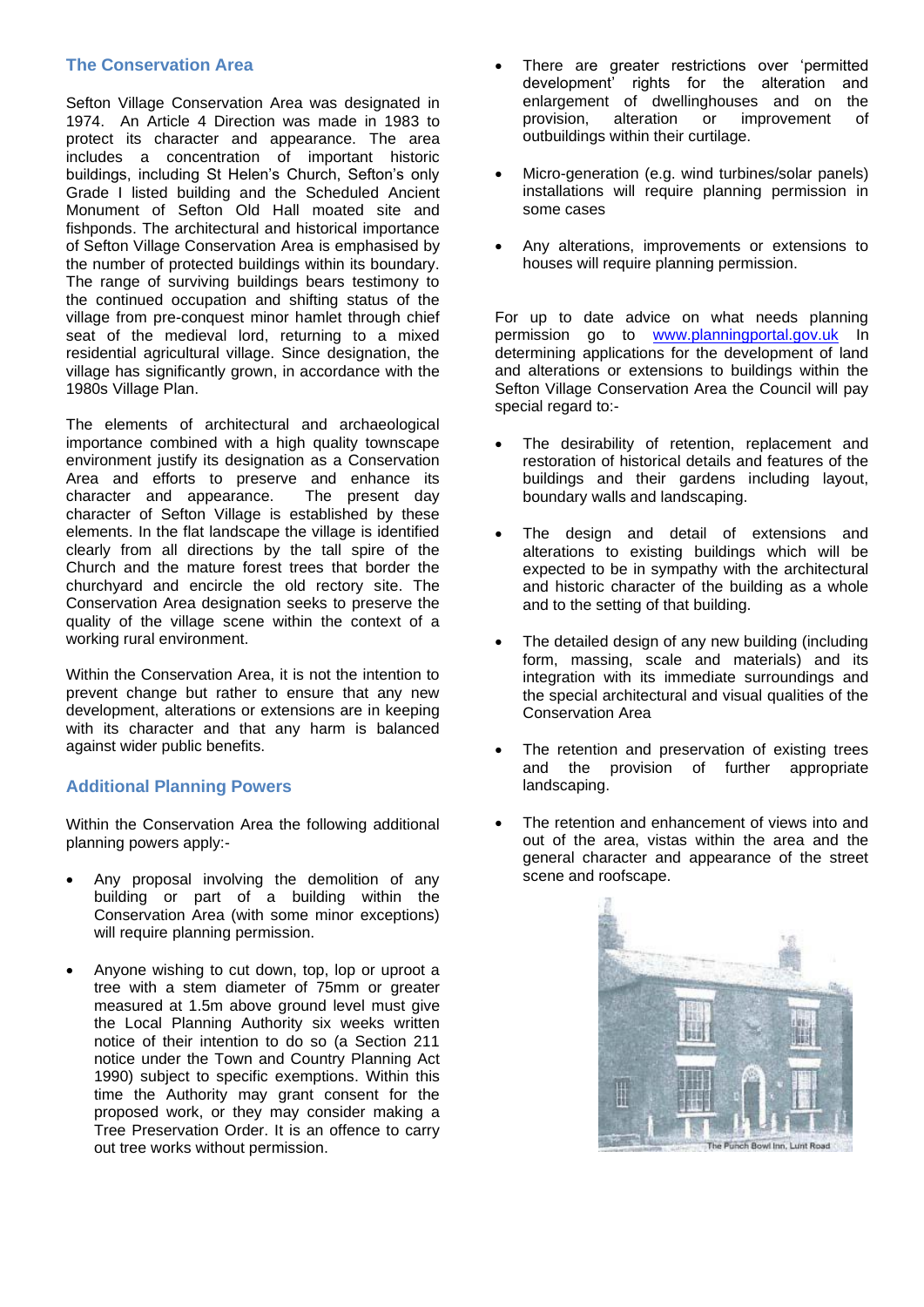# **Guidance Notes for planning applications and use of materials:**

#### **Pre-Application Advice**

You can request advice from the Planning Services prior to submitting a formal application. In some cases we make a charge for this service. Forms are available on the Council's website.

# **Planning Applications**

A Heritage Statement will be needed to support your planning application. This should include an explanation of what the significance of the property is, and what impact the proposals will have on that significance.

#### **Demolition**

The demolition or redevelopment of any building of individual or group value will not be permitted unless the Local Planning Authority is satisfied that the building cannot be used for any suitable purpose and it is not important enough to merit the costs involved in its preservation. Any consent to demolish would normally be conditional on the building not being demolished before a contract is made to carry out redevelopment. This redevelopment must be of a high standard of design.

#### **New development on vacant sites**

Any new development should be conceived with the original layout, architectural character and scale of the area in mind. Early discussions with the Planning Services are advised prior to any design work being commenced. The services of a qualified architect are strongly recommended

#### **Conversion of existing buildings**

Where planning permission to convert buildings into new uses is sought, the new use and internal layout of the building should be carefully considered. Particular attention will be paid to the building's external appearance, use of materials, the layout of gardens and car parks and the position of bin stores.

Every effort should be made to minimise external alterations, such as fire escapes and new windows (including dormer windows). Where external changes are required it should be made to a non-prominent elevation. Alterations or extensions should use carefully chosen materials that match or complement the building. Again, the services of a qualified architect are strongly recommended.

# **External alterations to existing buildings including extensions**

The following deals with some of the details of alterations and extensions to buildings.

#### **Windows**

There are a number of types and styles of original windows in the area. They should be retained and renovated where possible. If all or part of any window needs to be replaced it should match the original design. Care should be taken to ensure that 'reveals' are retained. This is important for practical (weather protection) as well as aesthetic reasons. If additional windows are essential, they should be restricted to the non-prominent elevations. Their size and proportion should match the original windows.

When repairing or replacing windows, care must be taken to retain and restore details. Imitation 'leaded' lights should always be avoided, whilst aluminium and UPVC windows which have a different surface finish, are likely to have different detailing and proportions to the existing and consequently are likely to detract from the character of the building.

# **Dormer Windows**

New dormer windows are not generally accepted unless they can be shown to complement the original design. Any new dormer windows must be wellproportioned and kept to non-prominent elevations. Any new cladding must match roofing materials.

#### **Wall Surfaces**

Brickwork and stonework should not be painted or rendered. Areas of brickwork or stonework requiring renewal should be repaired or replaced in their original form or pattern. Brick pointing should be compatible with existing construction, which is generally flush finish. Repointing should be carried out with lime mortar rather than cement to prevent softer bricks from deteriorating. Where stonework is to be cleaned, professional advice should be sought as the incorrect choice of treatments can result in damage.

Brick and terracotta features such as keystones, corbels, finials and leaf designs should be retained wherever possible. Cladding of brickwork in stone, artificial stone, pebble dash, render, timber, plastic or tiles is not permitted for practical as well as aesthetic reasons and the use of bright obtrusive colours for stucco render should be avoided. If missing or damaged, stucco or plaster mouldings and similar details should be replaced in their original form or pattern. Care should be taken to use correct mixes and finishing coats.

Stucco render or plaster mouldings and similar details should be replaced in their original form or pattern if missing or damaged. Care should be taken to use correct mixes and finishing coats. Dry dash or pebble dash is typical of some late 19th or early 20th century buildings and any repair should be to a similar finish.

#### **Roofs**

Original rooflines and profiles should be maintained. Any renewals or repairs should use reclaimed or new materials to match the original roof covering. Care should be taken to retain roof features such as decorated ridge tiles, eaves and gables details.